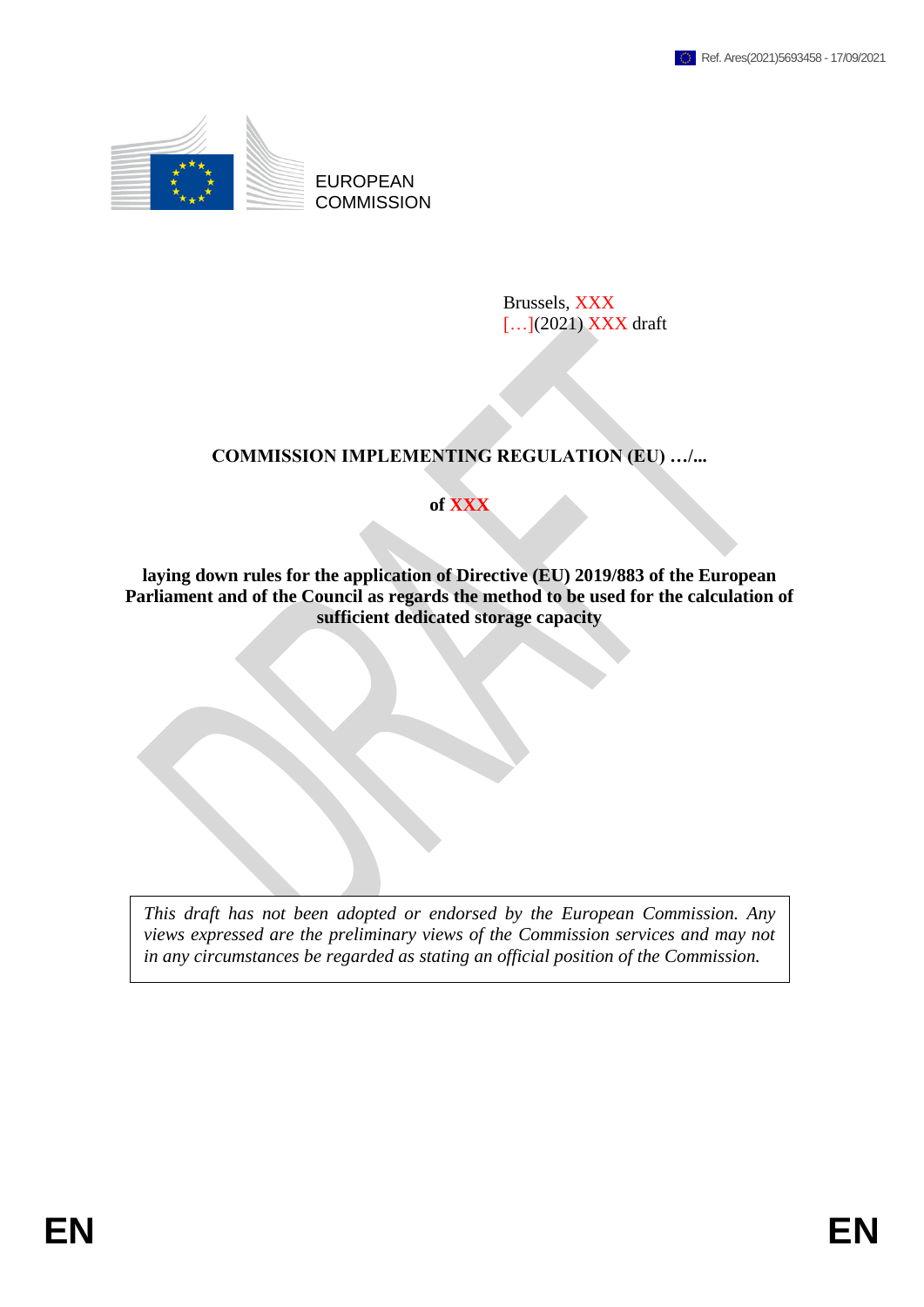## **COMMISSION IMPLEMENTING REGULATION (EU) …/...**

## **of XXX**

### **laying down rules for the application of Directive (EU) 2019/883 of the European Parliament and of the Council as regards the method to be used for the calculation of sufficient dedicated storage capacity**

### THE EUROPEAN COMMISSION,

Having regard to the Treaty on the Functioning of the European Union,

Having regard to Directive (EU) 2019/883 of the European Parliament and of the Council of 17 April 2019 on port reception facilities for the delivery of waste from ships, amending Directive 2010/65/EU and repealing Directive 2000/59/EC<sup>1</sup>, and in particular Article 7(4), second subparagraph, thereof,

Whereas:

- (1) Article 7(4), points (a) and (b), of Directive (EU) 2019/883 establishes an exception from the general obligation to deliver all waste carried on board to the port of call for ships that have sufficient dedicated storage capacity for all waste that has been accumulated and will be accumulated during their intended voyage until the next port of call.
- (2) By applying the calculation method defined in this Regulation, Member States should be able to implement the exceptions from the general obligation to deliver all waste carried on board with respect to availability of sufficient storage space in a harmonised way.
- (3) The calculation method should not be applied to waste disposal under Annex II to the International Convention for the Prevention of Pollution from Ships ('MARPOL Convention'). As set out in Annex II to the MARPOL Convention, waste disposal is regulated by the MARPOL Convention and the delivery of such waste is either mandatory at the port where cargo is unloaded before a new cargo is loaded or discharge at sea is permitted under certain conditions. Depending on the substance, delivery of cargo residues regulated by Annex II to the MARPOL Convention is mandatory before departure, subject to the procedures and control established under Regulations 13 and16 of that Annex. Cargo residues under Annex II to the MARPOL Convention containing category X substances, high-viscosity persistent floating Y substances and high-viscosity or solidifying Y substances, are regulated by mandatory pre-wash and requirements to deliver such waste in a port reception facility set out in Regulations 13 and 16 of Annex II to the MARPOL Convention.
- (4) The calculation method should not be applied to passively fished waste. Dedicated storage for this type of waste on board does not always exist and delivery of all passively fished waste is incentivised by the cost recovery system set out in Article 8(2), point (d), of Directive (EU) 2019/883.

 $\mathbf{1}$ 

OJ L 151, 7.6.2019, p. 116.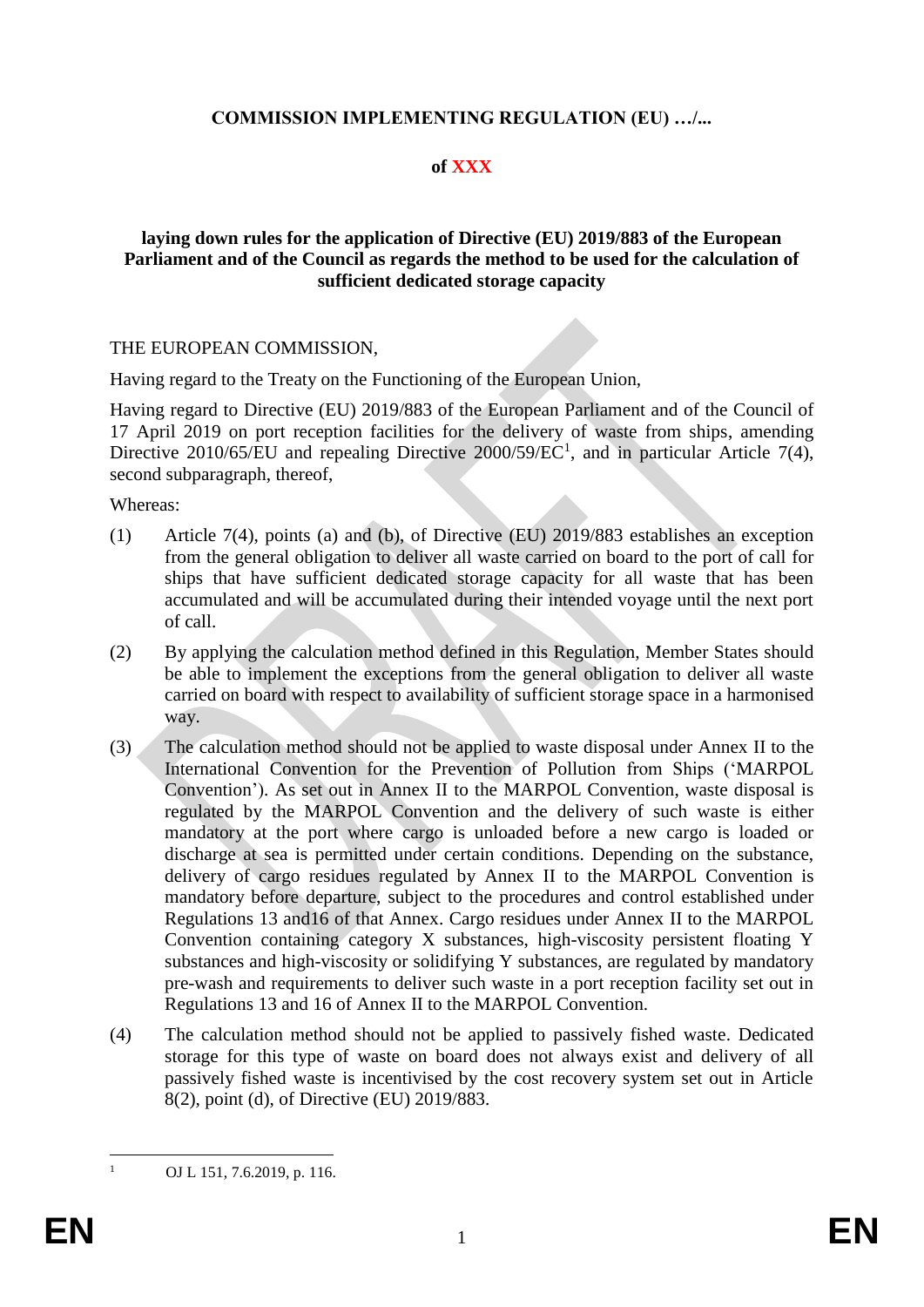- (5) In order to provide for uniform conditions for the application of the exemptions to the waste delivery obligation set out in Article 7(4), points (a) and (b), of Directive (EU) 2019/883, it is indispensable that Member States apply a harmonized methodology. Implementing acts adopted pursuant to Directive (EU) 2019/883 should therefore take the form of implementing regulations.
- (6) The measures provided for in this Decision are in accordance with the opinion of the Committee on Safe Seas and Prevention of Pollution from Ships,

## HAS ADOPTED THIS REGULATION:

### *Article 1*

- 1. Member States shall calculate the sufficient dedicated storage capacity for the application of Article 7(4), points (a) and (b), and Article 9 of Directive  $(EU)$ 2019/883 by using the method set out in Annex I to this Regulation.
- 2. For the purpose of verifying the information provided in accordance with Annex 2 to Directive (EU) 2019/883, by estimating the on-board generation of different waste types, Member States shall take into account the waste generation rates set out in Annex II to this Regulation.
- 3. In addition to the waste generation rates set out in Annex II to this Regulation, Member States may use one or both of the following criteria to determine estimates for the on-board generation of different waste types:
	- (a) historic records for generated waste, based on advance waste notification forms and waste delivery receipts available for the ship in question;
	- (b) on-board inspections obtaining information on previous waste generation rates, details of on-board waste management and equipment specific or trading area specific information affecting the actual waste generation rate.

## *Article 2*

The method for calculating the sufficient dedicated storage capacity, set out in Annex I to this Regulation, shall not be applicable to the following waste types:

- (a) waste types under Annex II to the MARPOL Convention;
- (b) passively fished waste.

### *Article 3*

This Regulation shall enter into force on the twentieth day following that of its publication in the *Official Journal of the European Union*.

This Regulation shall be binding in its entirety and directly applicable in all Member States.